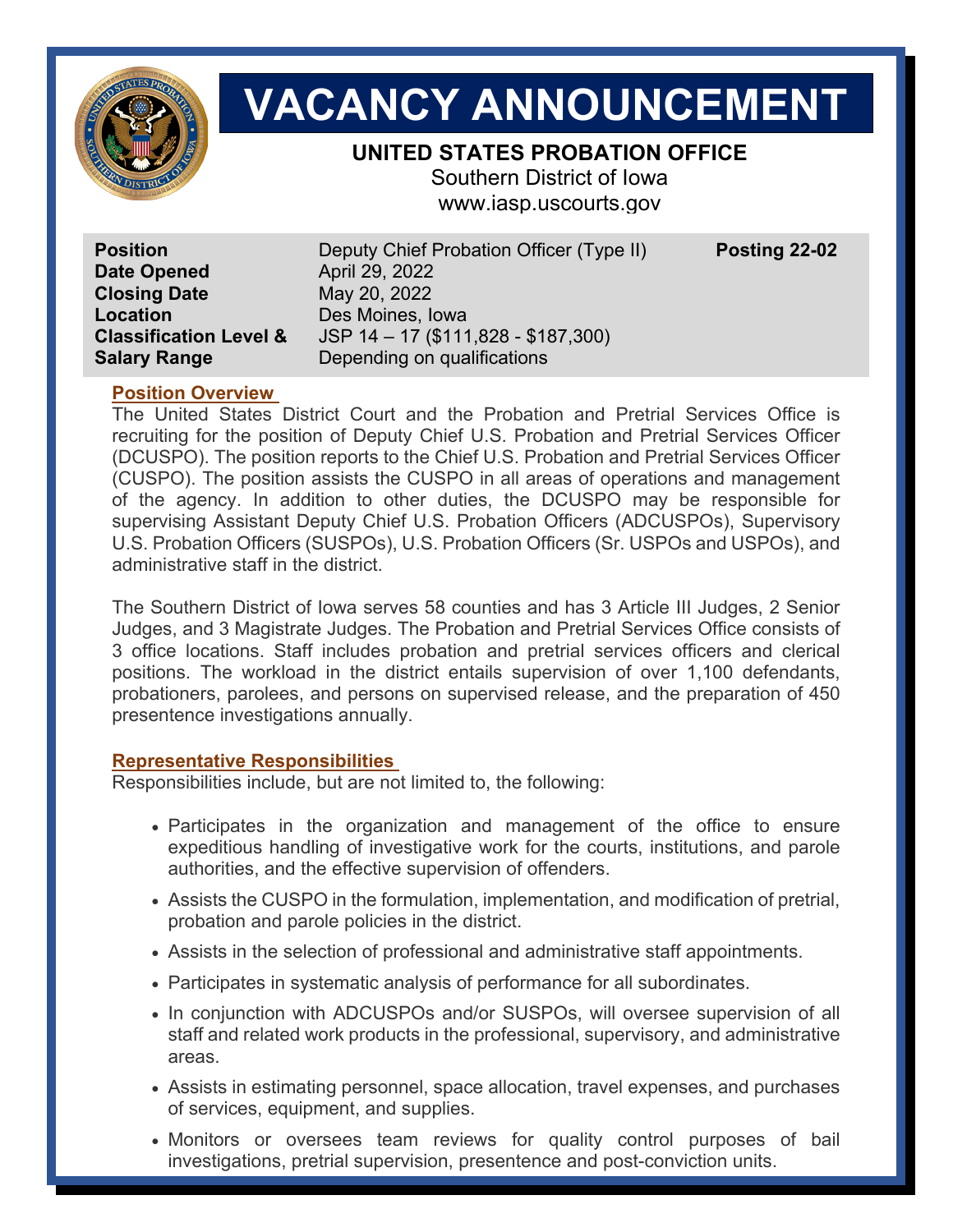- Assists in establishing and maintaining cooperative relationships with other U.S. Probation and Pretrial Services offices and with all components of the criminal justice system to include federal, state, and local law enforcement, correctional, and social service agencies.
- Assists in promoting and maintaining conditions which encourage staff loyalty, enthusiasm, and morale.
- Identifies training needs within the district.
- Demonstrates a commitment to and expert knowledge of evidence-based practices; supports the development of district practices rooted in evidence-based principles to improve justice outcome.
- Participates in public relations which explain pretrial services, probation, parole, and other correctional services to the community.
- Confers with judges, attorneys, and other interested parties to interpret office policy and procedures.
- Monitors community issues and events with special focus on alleviating hazardous office and field incidents.
- Occasionally, may perform the duties of a probation and pretrial services officer or supervising probation and pretrial services officers.
- Performs related duties as required by the CUSPO and the court.

## **Skills/Qualifications**

The successful candidate must:

- Possess exceptional leadership skills, be a motivator, and maintain a professional demeanor at all times. Integrity must be beyond reproach.
- Have a record of displaying good judgment and being a proven problem-solver who can provide innovative solutions to workplace problems as well as employee relations issues.
- Have excellent organizational skills and be able to balance the demands of varying workload responsibilities and deadlines.
- Be an excellent communicator both verbally and in writing.
- Be able to build good working relationships with peers, subordinates, and superiors.
- Be adaptable to change and able to lead major change initiatives.
- Have project management experience.
- Be able to demonstrate basic understanding of IT, HR, Budget, Procurement, and other administrative functions and its relationship to each other.
- Be able to meet medical requirements of a federal Law Enforcement Officer (LEO) position.
- Complete the New Deputy Court Unit Executive Program within one year of being offered the position or when available.